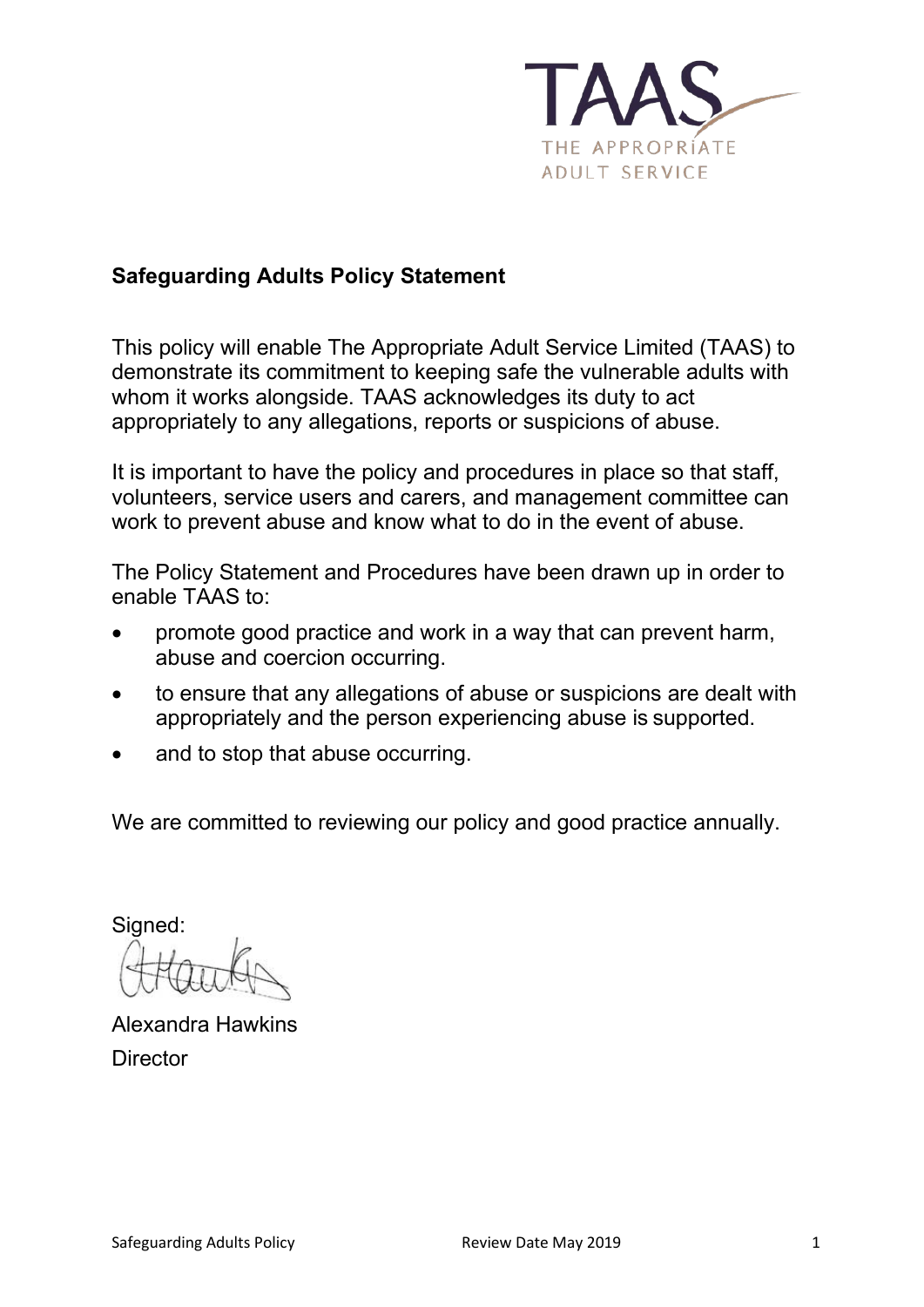

The Care Act 2014 put adult safeguarding on a statutory footing, embracing the principle that the 'person knows best'. It laid the foundation for change in the way that care and support is provided to adults, encouraging greater self-determination, so people maintain independence and have real choice.

The Care Act 2014 sets out five aims of co-operation between partners which are relevant to care and support, although cooperation is not limited to these matters.

The five aims include:

- Promoting the wellbeing of adults needing care and support and of carers;
- Improving the quality of care and support for adults and support for carers (including the outcomes from such provision);
- Smoothing the transition from children's to adults' services;
- Protecting adults with care and support needs who are currently experiencing or at risk of abuse or neglect and
- Identifying lessons to be learned from cases where adults with needs for care and support have experienced serious abuse or neglect.

This policy and procedures are based on The Six Principles of Safeguarding that underpin all adult safeguarding work.

| Empowerment | Adults are encouraged<br>to make<br>their own decisions<br>and are provided with<br>support and<br>information. | I am consulted about<br>the outcomes I want<br>from the safeguarding<br>process and these<br>directly inform what<br>happens |
|-------------|-----------------------------------------------------------------------------------------------------------------|------------------------------------------------------------------------------------------------------------------------------|
| Prevention  | Strategies are<br>developed to<br>prevent abuse and                                                             | I am provided with<br>easily understood<br>information about what                                                            |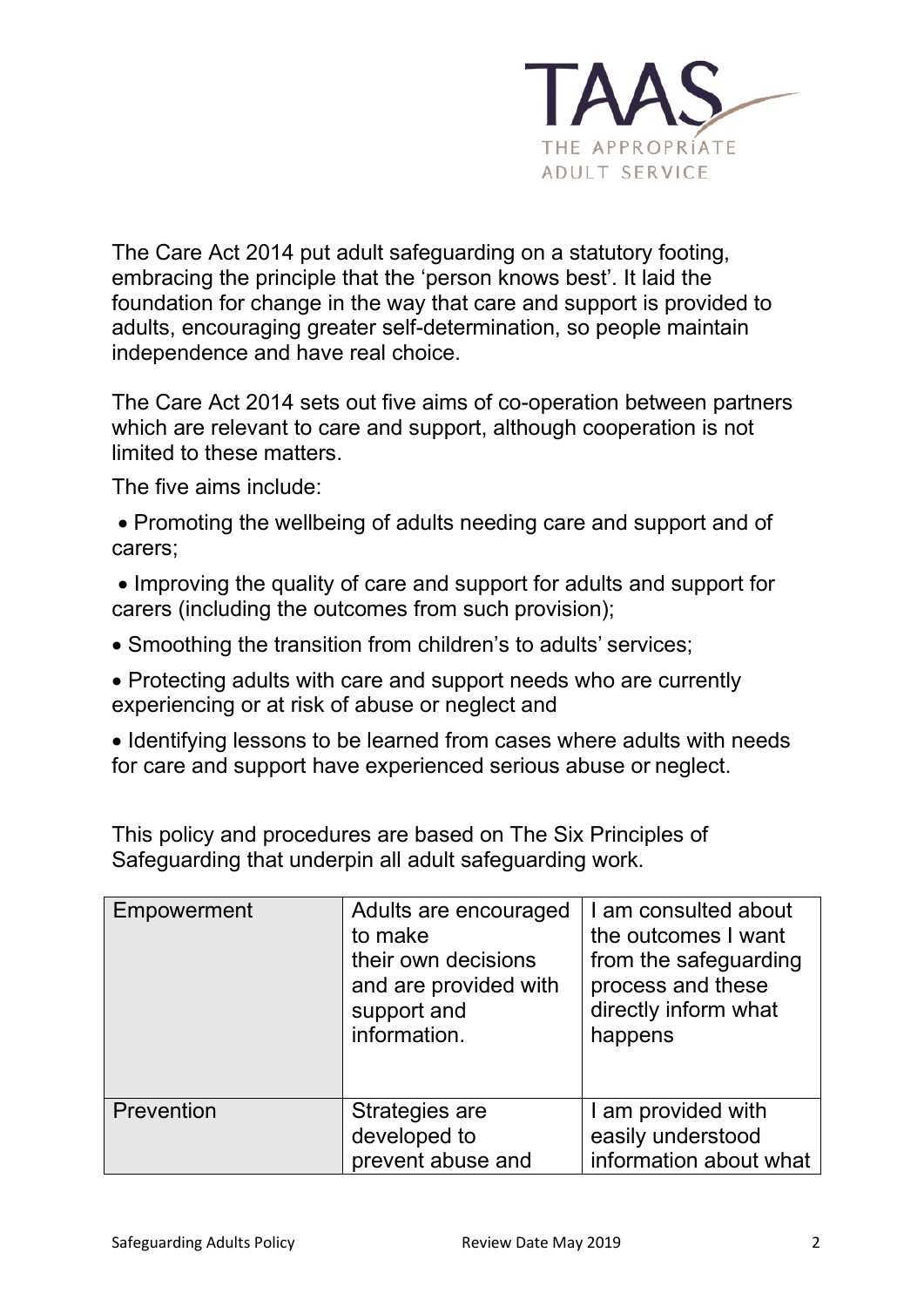

|               | neglect that<br>promotes resilience<br>and selfdetermination.                                                                | abuse is, how to<br>recognise the signs<br>and what I can do to<br>seek help                                                                                                                                                                                                |
|---------------|------------------------------------------------------------------------------------------------------------------------------|-----------------------------------------------------------------------------------------------------------------------------------------------------------------------------------------------------------------------------------------------------------------------------|
| Proportionate | A proportionate and<br>least<br>intrusive response is<br>made<br>balanced with the level<br>of risk.                         | I am confident that the<br>professionals will<br>work in my interest<br>and only get involved<br>as much as needed                                                                                                                                                          |
| Protection    | Adults are offered<br>ways to<br>protect themselves,<br>and there<br>is a co-ordinated<br>response to<br>adult safeguarding. | I am provided with<br>help and support to<br>report abuse. I am<br>supported to take part<br>in the safeguarding<br>process to the extent<br>to which I want and to<br>which I am able                                                                                      |
| Partnerships  | Local solutions<br>through<br>services working<br>together<br>within their<br>communities.                                   | I am confident that<br>information will be<br>appropriately shared in<br>a way that takes<br>into account its<br>personal and sensitive<br>nature. I am confident<br>that agencies will<br>work together to find<br>the most effective<br>responses for my own<br>situation |
| Accountable   | Accountability and<br>transparency in<br>delivering a<br>safeguarding response                                               | I am clear about the<br>roles and<br>responsibilities of all<br>those involved in the<br>solution to the problem                                                                                                                                                            |

( London Multi Agency Policy 2015)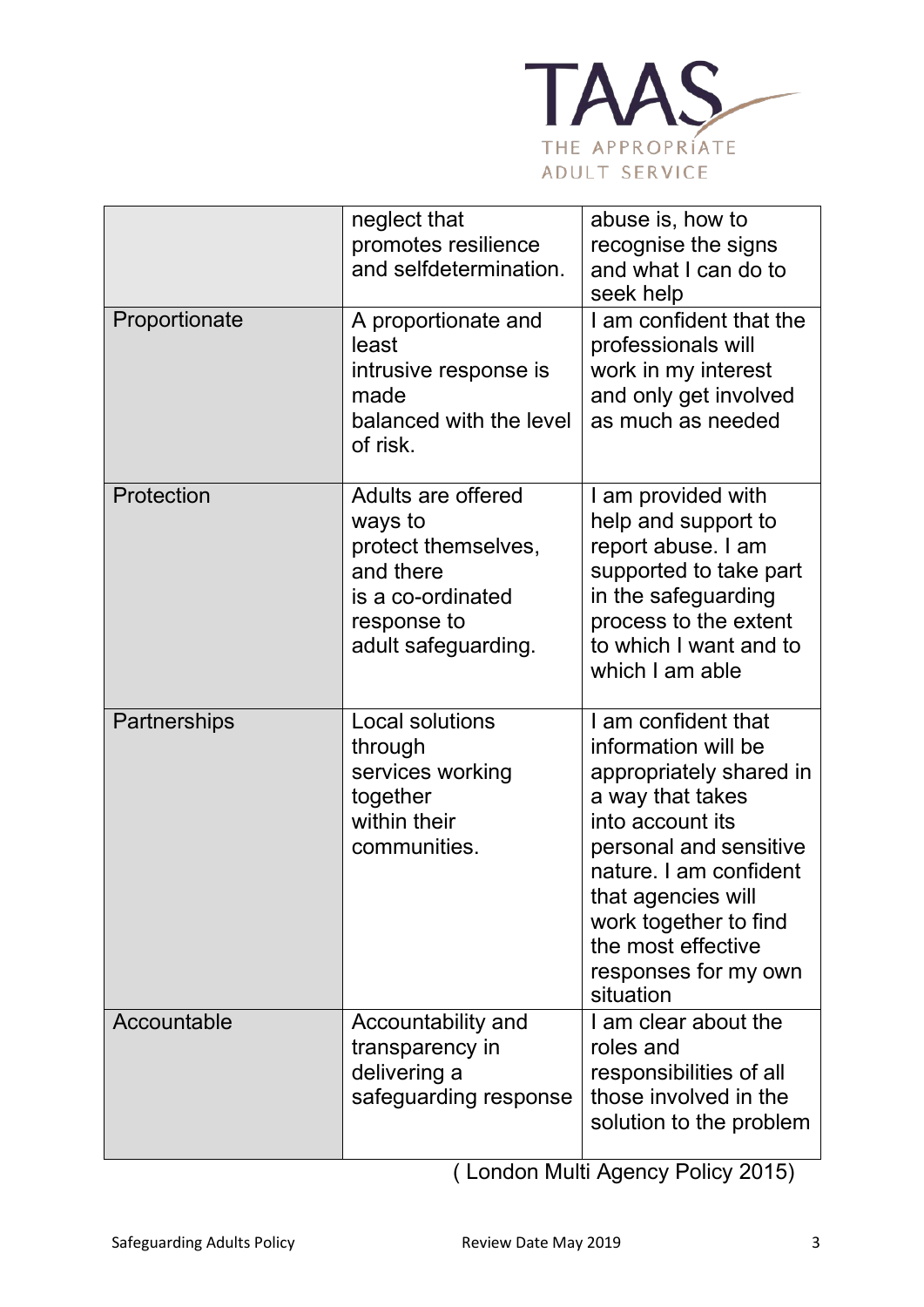

The Policy and Procedures relate to the safeguarding of vulnerable adults. Vulnerable adults are defined as:

# **Definition of vulnerable adult**

*The Care Act 2014 s42* now identifies 'an adult at risk.' An adult at risk of abuse or neglect is defined as someone who has needs for care and support, who is experiencing, or at risk of, abuse or neglect and as a result of their care needs - is unable to protect themselves.

The policy applies to all staff, including senior managers, management committee members, trustees, paid staff, volunteers, sessional workers, agency staff, students and anyone working on behalf of TAAS. It is acknowledged that significant numbers of vulnerable adults are abused and it is important that TAAS has a Safeguarding Adults Policy, a set of procedures to follow and puts in place preventative measures to try and reduce those numbers.

It is acknowledged that significant numbers of vulnerable adults are abused and it is important that TAAS has a Safeguarding Adults Policy, a set of procedures to follow and puts in place preventative measures to try and reduce those numbers.

In order to implement the policy the TAAS will work:

- to promote the freedom and dignity of the person who has or is experiencing abuse
- to promote the rights of all people to live free from abuse and coercion
- to ensure the safety and well being of people who do not have the capacity to decide how they want to respond to abuse that they are experiencing
- to manage services in a way which promotes safety and prevents abuse
- recruit staff and volunteers safely, ensuring all necessary checks are made
- provide effective management for staff and volunteers through supervision, support and training
- with adults at risk of abuse and neglect to have greater control in their lives to both prevent it from happening and give meaningful options of dealing with it should it occur.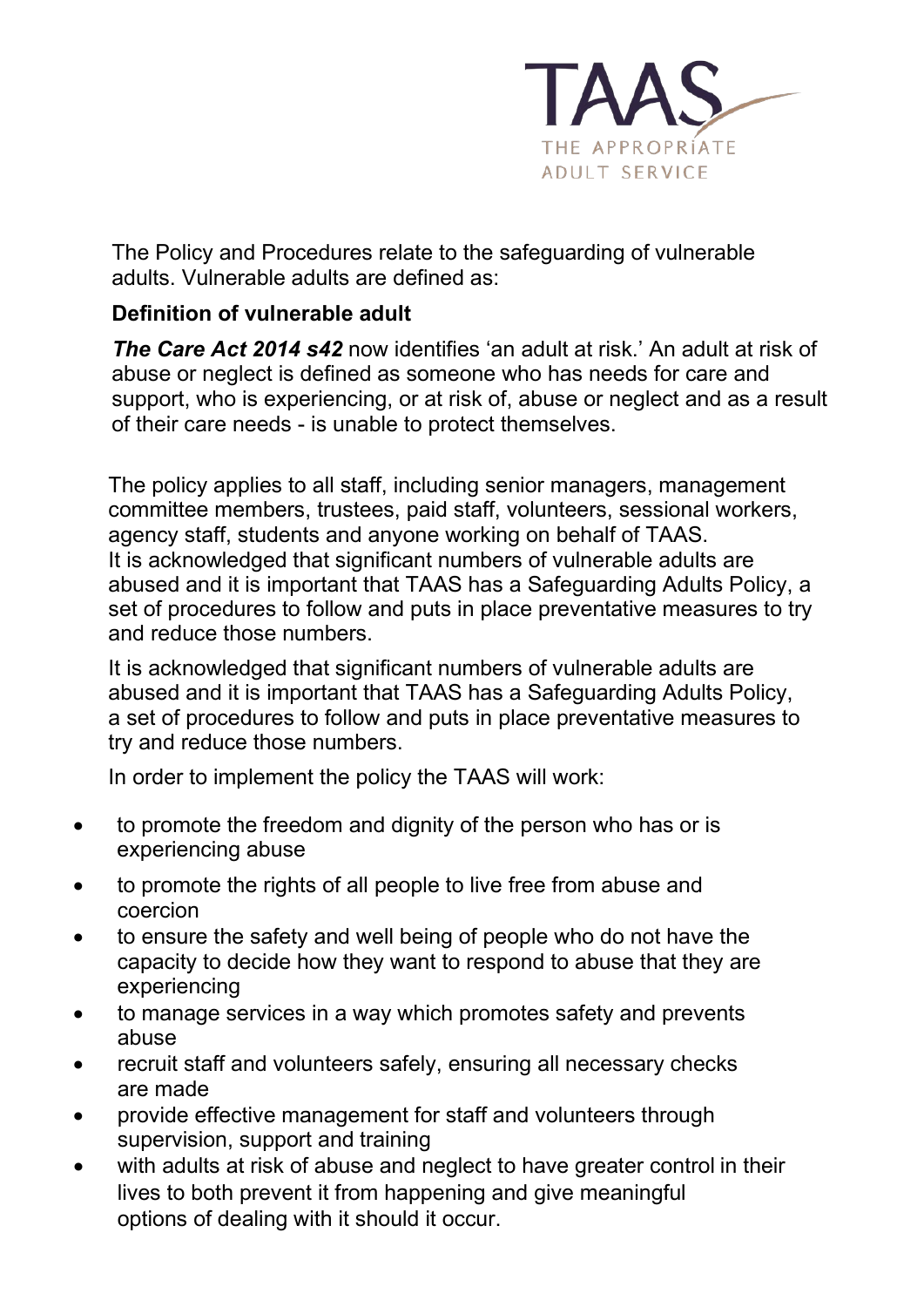

with staff to provide clearer guidance, and support pathways to working in an integrated way, breaking down barriers between organisations.

# **The Appropriate Adult Service**

- will ensure that all management committee members, trustees, staff, volunteers, service users, and carers/families are familiar with this policy and procedures
- will work with other agencies within the framework of the local Safeguarding Adults Board Policy and Procedures, issued under *No Secrets guidance (Department of Health, 2000)* and then superseded by *The Care Act 2014.*
- In London this is referred to as the *LONDON MULTI-AGENCY ADULT SAFEGUARDING POLICY & PROCEDURES 2019*

[https://londonadass.org.uk/wp-content/uploads/2019/05/2019.04.23-Review-of-the-](https://londonadass.org.uk/wp-content/uploads/2019/05/2019.04.23-Review-of-the-Multi-Agency-Adult-Safeguarding-policy-and-procedures-2019-final-1-1.pdf)[Multi-Agency-Adult-Safeguarding-policy-and-procedures-2019-final-1-1.pdf](https://londonadass.org.uk/wp-content/uploads/2019/05/2019.04.23-Review-of-the-Multi-Agency-Adult-Safeguarding-policy-and-procedures-2019-final-1-1.pdf)

- This document may vary from area to area, and it is the responsibility of the regional manager to ensure all appropriate adults have access to the correct policy relating to their area.
- will act within it's confidentiality policy and will usually gain permission from service users before sharing information about them with another agency
- will pass information to Adult Services when more than one person is at risk. For example: if the concern relates to a worker, volunteer or organization who provides a service to vulnerable adults or children
- will inform service users that where a person is in danger, a child is at risk or a crime has been committed then a decision may be taken to pass information to another agency without the service user's consent
- will make a referral to the Adult Social Care Direct team as appropriate
- will endeavor to keep up to date with national developments relating to preventing abuse and welfare of adults
- will ensure that the Designated Named Person understands his/her responsibility to refer incidents of adult abuse to the relevant statutory agencies (Police/Adult and Culture Services Directorate)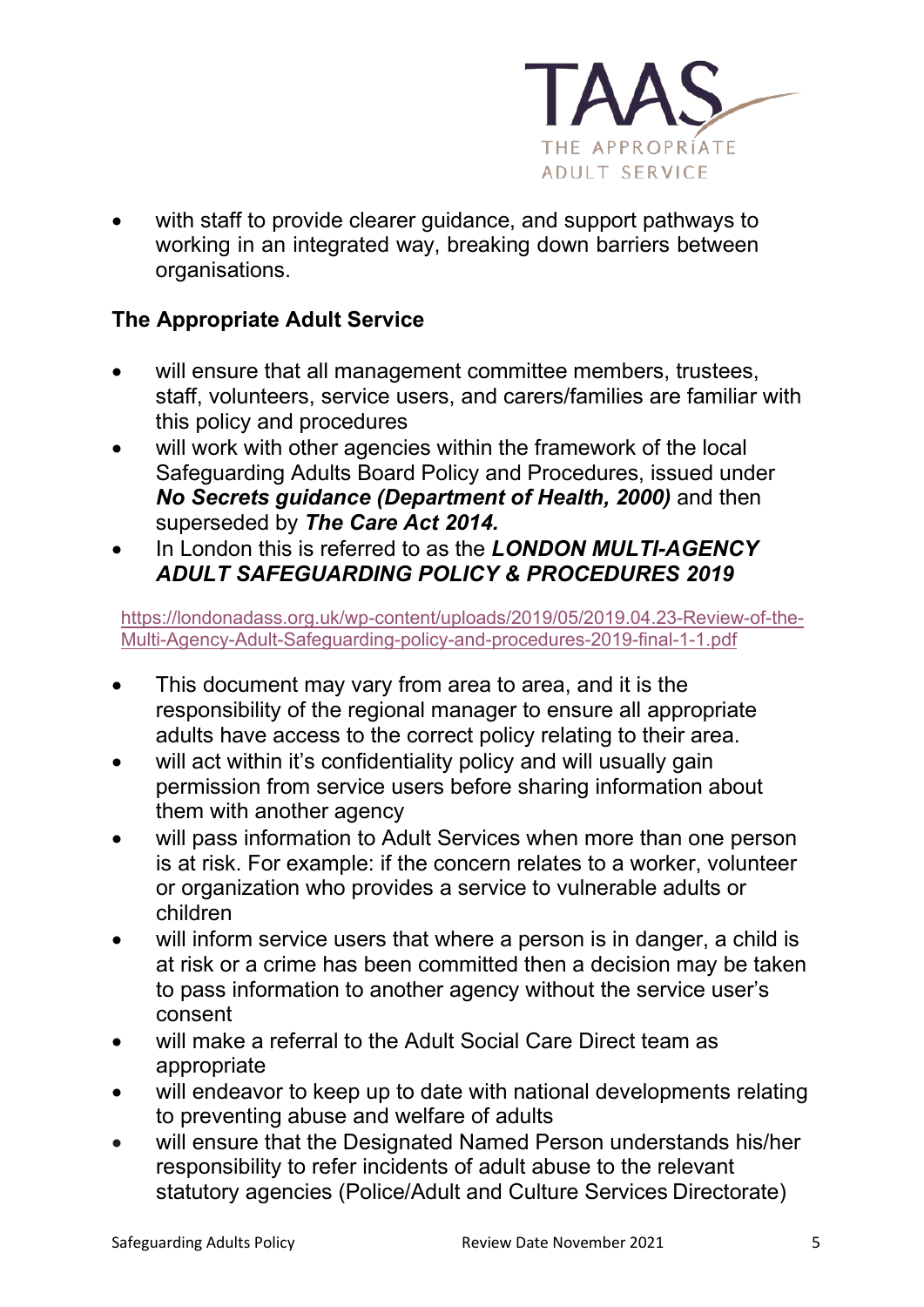

#### **Where a referral is made to a local authority, there are two key duties on local authorities:**

*Section 9 Care Act 2014*: Duty to assess needs for care and support

• Where it appears to a local authority that an adult may have needs for care and support, the authority must assess a) Whether the adult does have needs for care and support, and b) If the adult does, what those needs are.

*Section 42:* Adult Safeguarding Enquiries

• The local authority is under a duty to undertake, or cause others to undertake, an adult safeguarding enquiry when it has a reasonable belief that an adult in its area:

a) Has care and support needs;

- b) Is experiencing or is at risk of abuse or neglect; and
- c) is unable to protect themselves from that abuse or neglect

because of their care and support needs

<https://www.adass.org.uk/media/7326/adass-advice-note.pdf>

The Designated Named Person for Safeguarding Adults in TAAS is Alexandra Hawkins, Director, [alex@theappropriateadultservice.org.uk](mailto:alex@theappropriateadultservice.org.uk) or 07779574927

They should be contacted for support and advice on implementing this policy and procedures.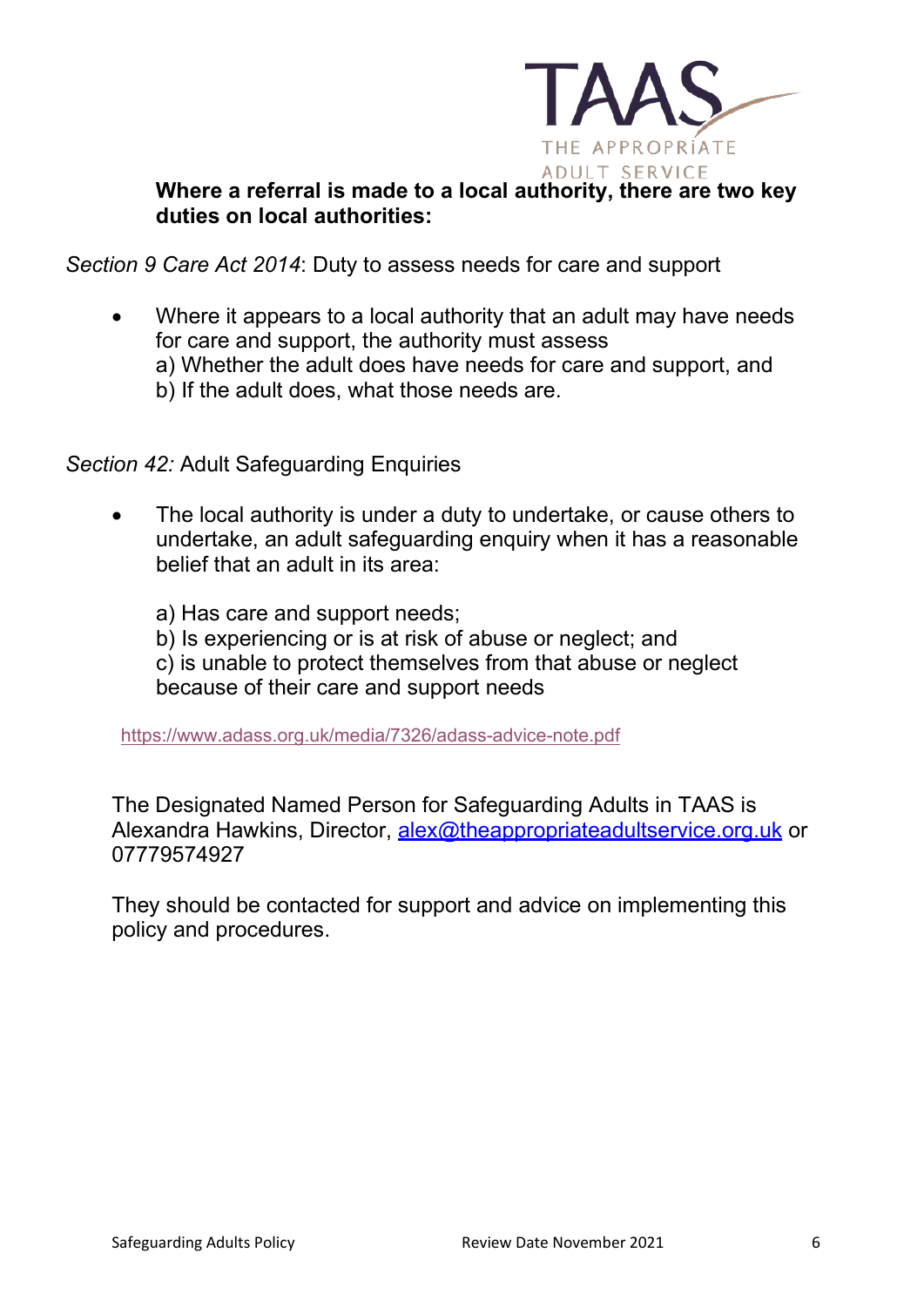

These are available on request from Head office.

# **Procedures**

# **1. Introduction**

TAAS provides an appropriate adult service to vulnerable people detained in police custody. These procedures have been designed to ensure the welfare and protection of any adult who accesses services provided by TAAS. The procedures recognise that adult abuse can be a difficult subject for workers to deal with. TAAS is committed to the belief that the protection of vulnerable adults from harm and abuse is everybody's responsibility and the aim of these procedures is to ensure that all managers, trustees of the organisation, management committee members, staff and volunteers act appropriately in response to any concern around adult abuse.

### **2. Preventing abuse**

TAAS is committed to putting in place safeguards and measures to reduce the likelihood of abuse taking place within the services it offers and that all those involved within TAAS will be treated with respect.

Therefore this policy needs to be read in conjunction with the following policies:

- Equal Rights and Diversity
- Volunteers
- Complaints
- Whistle Blowing
- Confidentiality
- Disciplinary and Grievance
- Data Protection
- Recruitment and Selection

TAAS is committed to safer recruitment policies and practices for paid staff, and volunteers. This may include DBS disclosures for staff and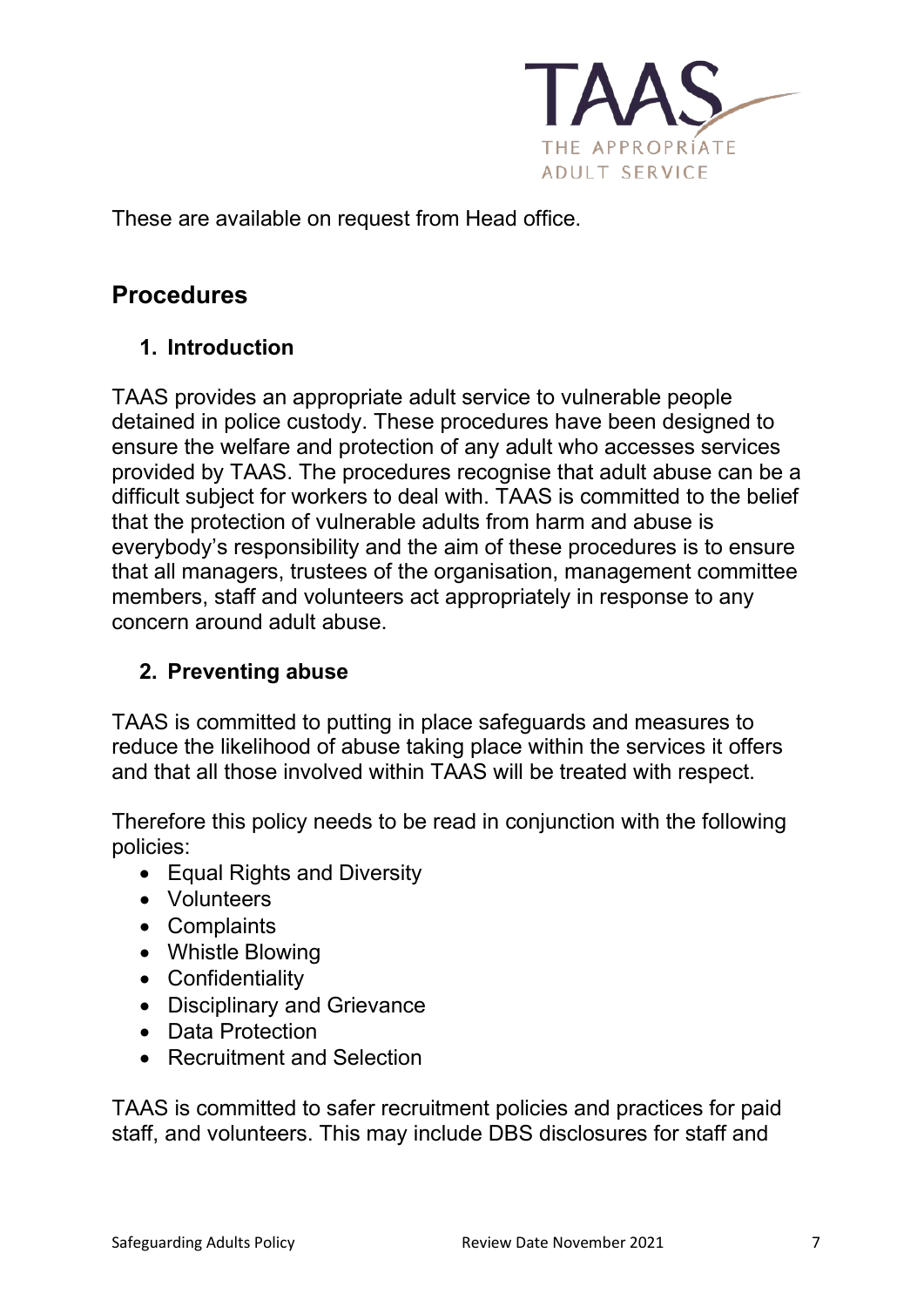

volunteers, ensuring references are taken up and adequate training on Safeguarding Adults is provided for staff and volunteers.

Management committee members/trustees will be required to provide two references and where appropriate have a DBS disclosure.

The organisation will work within the current legal framework for reporting staff or volunteers that are abusers.

Service users will be encouraged to become involved with the running of the organisation. Information will be available about abuse and the complaints policy and Safeguarding Adults policy statement will be available to service users and their carers/families.

# **3. Recognising the signs and symptoms of abuse**

TAAS is committed to ensuring that all staff, the management committee, trustees and volunteers undertake training to gain a basic awareness of signs and symptoms of abuse. TAAS will ensure that the Designated Named Person and other members of staff, trustees and volunteers have access to training around Safeguarding Adults.

"Abuse is a violation of an individual's human and civil rights by any other person or persons" (No Secrets: Department of Health, 2000

The Care and Support statutory guidance identifies types of abuse, but also emphasises that organisation should not limit their view of what constitutes abuse or neglect. The specific circumstances of an individual case should always be considered.

The table that follows identifies what forms of abuse are considered in the guidance documents.

| <b>TYPE OF ABUSE</b>         | <b>DESCRIPTION OR SUPPORTING</b><br><b>GUIDANCE</b>                                                                                                                        |
|------------------------------|----------------------------------------------------------------------------------------------------------------------------------------------------------------------------|
| <b>Disability Hate Crime</b> | The Criminal Justice System<br>defines a disability hate crime as<br>any criminal offence, which is<br>perceived, by the victim or any<br>other person, to be motivated by |
|                              |                                                                                                                                                                            |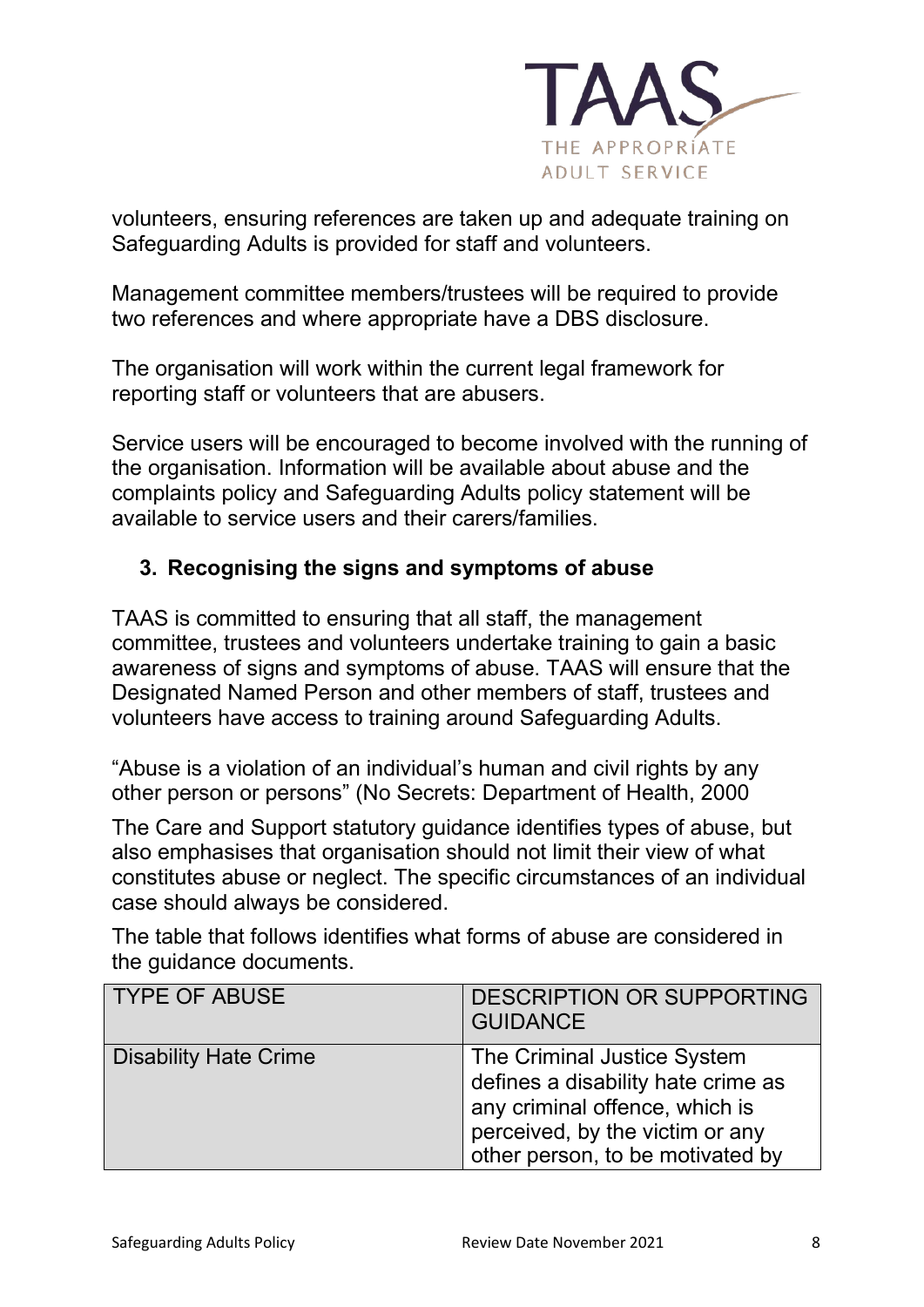

|                                 | hostility or prejudice based on a<br>person's disability or perceived<br>disability. The Police monitor five<br>strands of hate crime, Disability;<br>Race; Religion; Sexual orientation;<br><b>Transgender. Discriminatory abuse</b><br>Discrimination on the grounds of<br>race, faith or religion, age,<br>disability, gender, sexual<br>orientation and political views,<br>along with racist, sexist,<br>homophobic or ageist comments or<br>jokes, or comments and jokes<br>based on a person's disability or<br>any other form of harassment, slur<br>or similar treatment. Excluding a<br>person from activities on the basis<br>they are 'not liked' is also<br>discriminatory abuse |
|---------------------------------|-----------------------------------------------------------------------------------------------------------------------------------------------------------------------------------------------------------------------------------------------------------------------------------------------------------------------------------------------------------------------------------------------------------------------------------------------------------------------------------------------------------------------------------------------------------------------------------------------------------------------------------------------------------------------------------------------|
| Domestic abuse                  | The Home Office (March 2013)<br>defines domestic abuse as: Any<br>incident or pattern of incidents of<br>controlling, coercive or threatening<br>behaviour, violence or abuse<br>between those aged 16 or over,<br>who are or have been intimate<br>partners or family members<br>regardless of gender or sexuality.<br>This can encompass but is not<br>limited to the following types of<br>abuse: Psychological; Physical;<br>Sexual; Financial; Emotional.<br><b>Domestic Abuse</b>                                                                                                                                                                                                       |
| Female genital mutilation (FGM) | Involves procedures that<br>intentionally alter or injure female<br>genital organs for non-medical<br>reasons. The procedure has no<br>health benefits for girls and                                                                                                                                                                                                                                                                                                                                                                                                                                                                                                                          |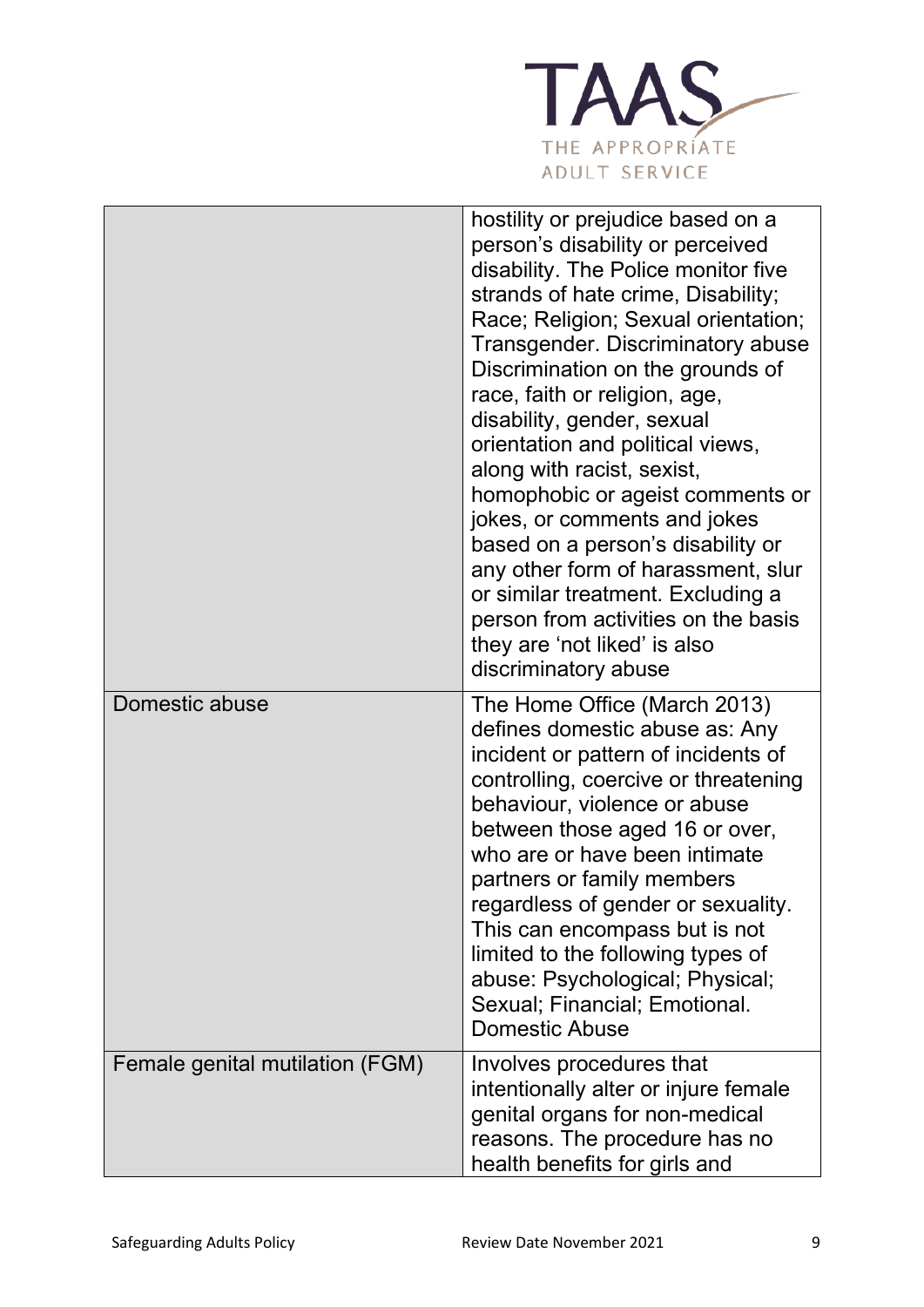

|                                    | women. The Female Genital<br>Mutilation Act (2003) makes it<br>illegal to practise FGM in the UK or<br>to take girls who are British<br>nationals or permanent residents of<br>the UK abroad for FGM whether or<br>not it is lawful in another country.                                                                                                                                                                                                                                                                                                                     |
|------------------------------------|-----------------------------------------------------------------------------------------------------------------------------------------------------------------------------------------------------------------------------------------------------------------------------------------------------------------------------------------------------------------------------------------------------------------------------------------------------------------------------------------------------------------------------------------------------------------------------|
| <b>Financial or material abuse</b> | Theft, fraud, internet scamming,<br>coercion in relation to an adult's<br>financial affairs or arrangements,<br>including in connection with wills,<br>property, inheritance or financial<br>transactions, or the misuse or<br>misappropriation of property,<br>possessions or benefits.                                                                                                                                                                                                                                                                                    |
| Forced marriage                    | Is a term used to describe a<br>marriage in which one or both of<br>the parties are married without their<br>consent or against their will. A<br>forced marriage differs from an<br>arranged marriage, in which both<br>parties consent to the assistance of<br>a third party in identifying a spouse.<br>In a situation where there is<br>concern that an adult is being<br>forced into a marriage they do not<br>or cannot consent to, there will be<br>an overlap between action taken<br>under the forced marriage<br>provisions and the adult<br>safeguarding process. |
| <b>Hate Crime</b>                  | The police define Hate Crime as<br>'any incident that is perceived by<br>the victim, or any other person, to<br>be racist, homophobic, transphobic<br>or due to a person's religion, belief,<br>gender identity or disability'. It<br>should be noted that this definition                                                                                                                                                                                                                                                                                                  |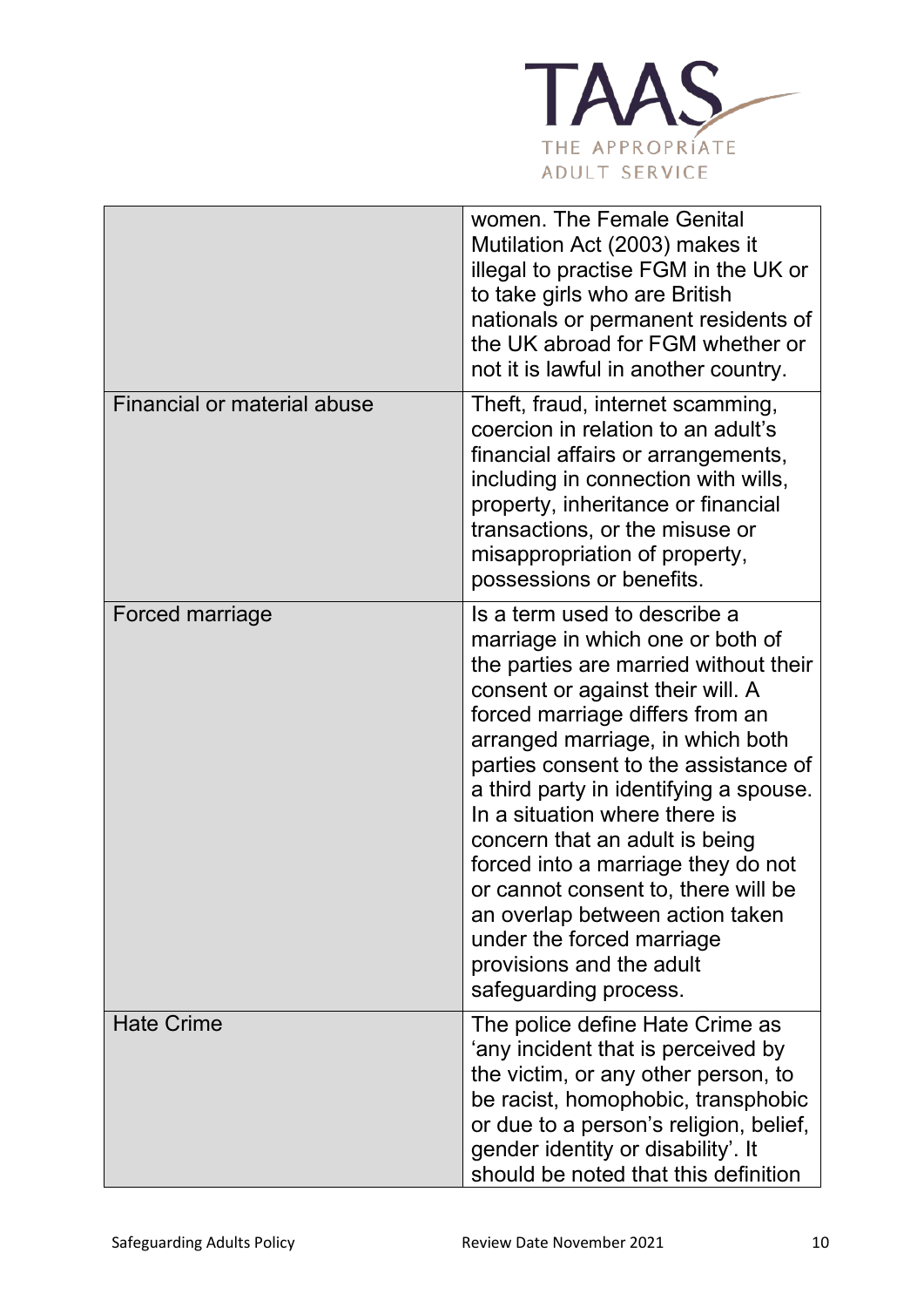

|                       | is based on the perception of the<br>victim or anyone else and is not<br>reliant on evidence. In addition it<br>includes incidents that do not<br>constitute a criminal offence.                                                                                                                                                                                                                                                                                                                                                                                                                                                                                                                                                                                        |
|-----------------------|-------------------------------------------------------------------------------------------------------------------------------------------------------------------------------------------------------------------------------------------------------------------------------------------------------------------------------------------------------------------------------------------------------------------------------------------------------------------------------------------------------------------------------------------------------------------------------------------------------------------------------------------------------------------------------------------------------------------------------------------------------------------------|
| Honour-based violence | Will usually be a criminal offence,<br>and referring to the police must<br>always be considered. It has or<br>may have been committed when<br>families feel that dishonour has<br>been brought to them. Women are<br>predominantly (but not exclusively)<br>the victims and the violence is<br>often committed with a degree of<br>collusion from family members<br>and/or the community. Some of<br>these victims will contact the police<br>or other organisations. However,<br>many others are so isolated and<br>controlled that they are unable to<br>seek help. Adult safeguarding<br>concerns that may indicate honour-<br>based violence include domestic<br>violence, concerns about forced<br>marriage, enforced house arrest<br>and missing person's reports |
| Human trafficking     | Is actively being used by Serious<br>and Organised Crime Groups to<br>make considerable amounts of<br>money. This problem has a global<br>reach covering a wide number of<br>countries. It is run like a business<br>with the supply of people and<br>services to a customer, all for the<br>purpose of making a profit.<br>Traffickers exploit the social,<br>cultural or financial vulnerability of<br>the victim and place huge financial                                                                                                                                                                                                                                                                                                                            |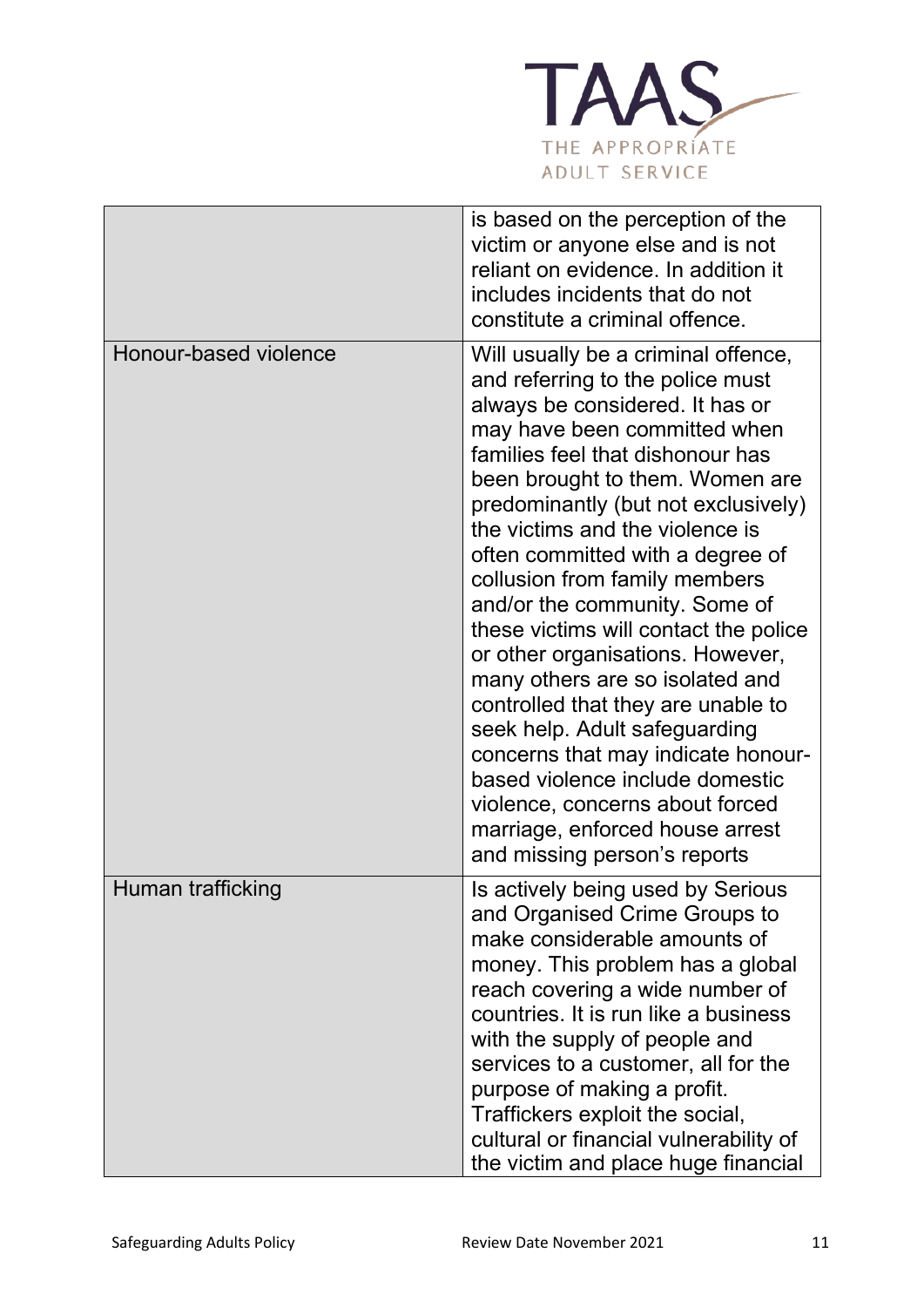

|                   | and ethical obligations on them.<br>They control almost every aspect<br>of the victim's life, with little regard<br>for the victim's welfare and health.<br>The Organised Crime Groups will<br>continue to be involved in the<br>trafficking of people, whilst there is<br>still a supply of victims, a demand<br>for the services they provide and a<br>lack of information and intelligence<br>on the groups and their activities.                                                                                                                                                                                     |
|-------------------|--------------------------------------------------------------------------------------------------------------------------------------------------------------------------------------------------------------------------------------------------------------------------------------------------------------------------------------------------------------------------------------------------------------------------------------------------------------------------------------------------------------------------------------------------------------------------------------------------------------------------|
| <b>Mate Crime</b> | A 'mate crime' as defined by the<br>Safety Net Project is 'when<br>vulnerable people are befriended<br>by members of the community who<br>go on to exploit and take<br>advantage of them. It may not be<br>an illegal act but still has a negative<br>effect on the individual.' Mate crime<br>is often difficult for police to<br>investigate, due to its sometimes<br>ambiguous nature, but should be<br>reported to the police who will<br>make a decision about whether or<br>not a criminal offence has been<br>committed. Mate Crime is carried<br>out by someone the adult knows<br>and often happens in private. |
| Modern slavery    | Slavery, servitude and forced or<br>compulsory labour. A person<br>commits an offence if: • The<br>person holds another person in<br>slavery or servitude and the<br>circumstances are such that the<br>person knows or ought to know<br>that the other person is held in<br>slavery or servitude, or • The<br>person requires another person to                                                                                                                                                                                                                                                                         |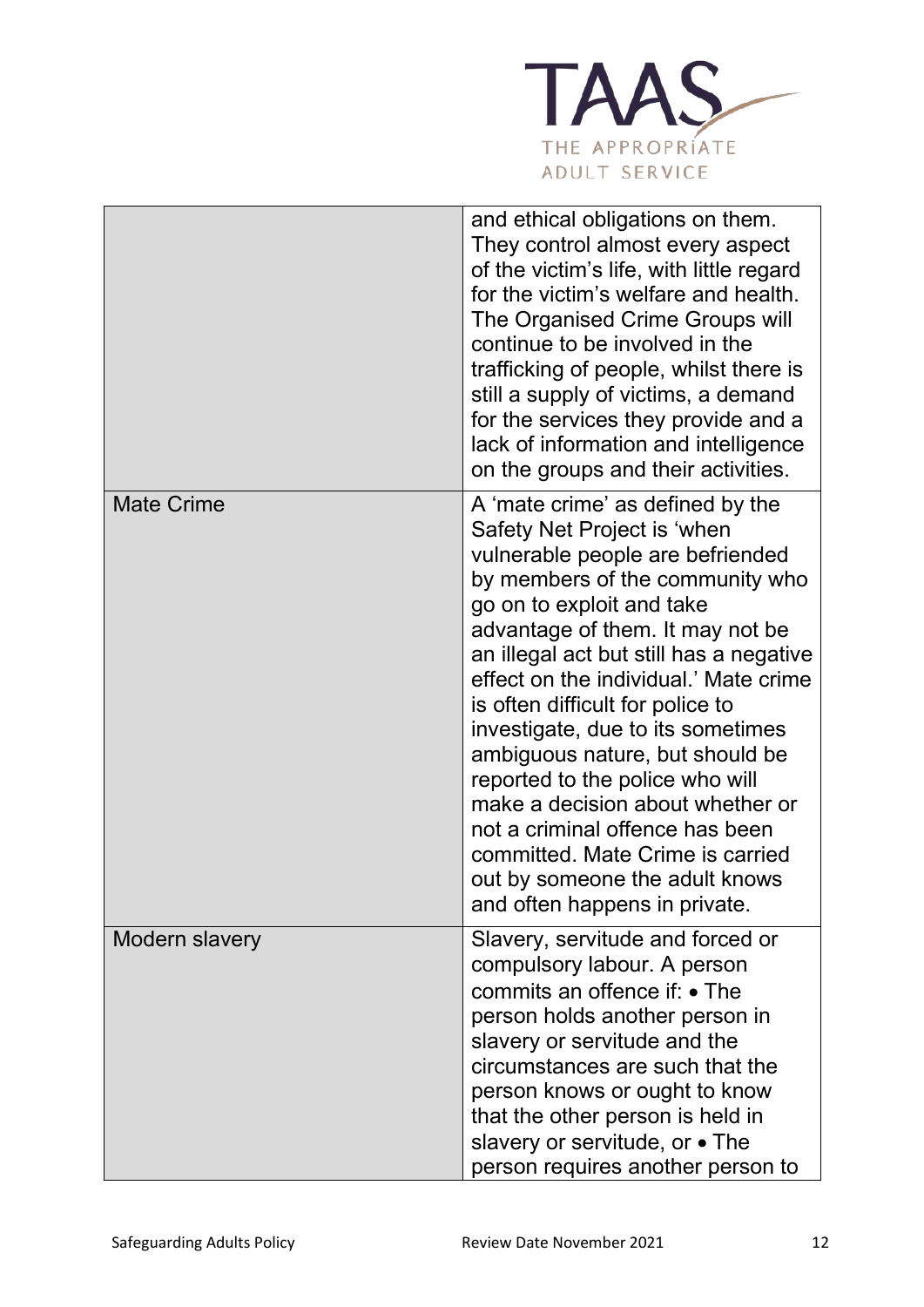

|                              | perform forced or compulsory<br>labour and the circumstances are<br>such that the person knows or<br>ought to know that the other<br>person is being required to perform<br>forced or compulsory labour. There<br>are many different characteristics<br>that distinguish slavery from other<br>human rights violations, however<br>only one needs to be present for<br>slavery to exist. Someone is in<br>slavery if they are: • Forced to<br>work - through mental or physical<br>threat; Owned or controlled by an<br>'employer', usually through mental<br>or physical abuse or the threat of<br>abuse; • Dehumanised, treated as<br>a commodity or bought and sold as<br>'property'; • Physically constrained<br>or has restrictions placed on<br>his/her freedom of movement.<br>Contemporary slavery takes<br>various forms and affects people of<br>all ages, gender and races. Adults<br>who are enslaved are not always<br>subject to human trafficking.<br>Recent court cases have found<br>homeless adults, promised paid<br>work opportunities enslaved and<br>forced to work and live in<br>dehumanised conditions, and<br>adults with a learning difficulty<br>restricted in their movements and<br>threatened to hand over their<br>finances and work for no gains. |
|------------------------------|------------------------------------------------------------------------------------------------------------------------------------------------------------------------------------------------------------------------------------------------------------------------------------------------------------------------------------------------------------------------------------------------------------------------------------------------------------------------------------------------------------------------------------------------------------------------------------------------------------------------------------------------------------------------------------------------------------------------------------------------------------------------------------------------------------------------------------------------------------------------------------------------------------------------------------------------------------------------------------------------------------------------------------------------------------------------------------------------------------------------------------------------------------------------------------------------------------------------------------------------------------------------------------|
| Neglect and acts of omission | ignoring medical, emotional or<br>physical care needs, failure to<br>provide access to appropriate                                                                                                                                                                                                                                                                                                                                                                                                                                                                                                                                                                                                                                                                                                                                                                                                                                                                                                                                                                                                                                                                                                                                                                                 |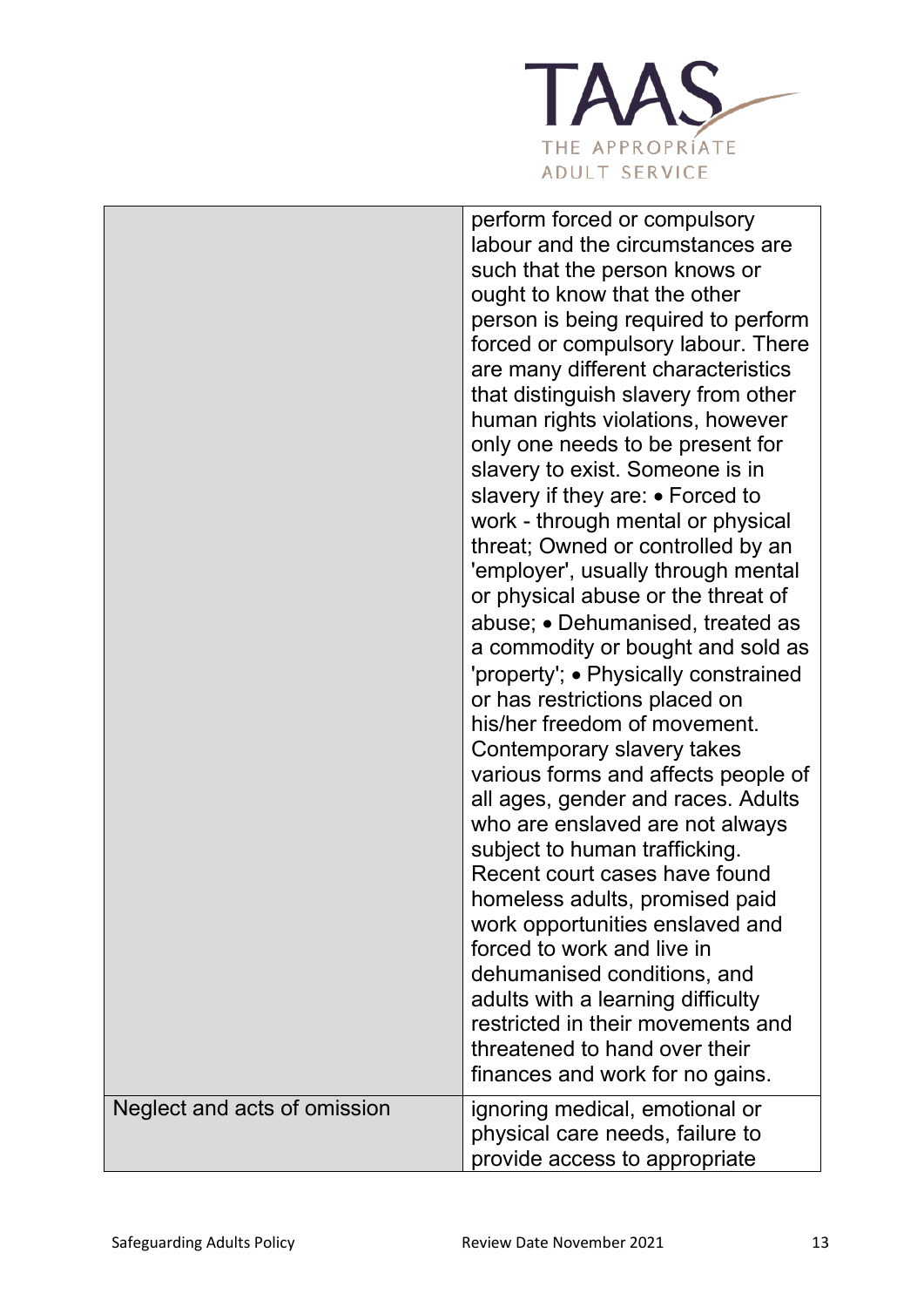

|                       | health, social care or educational<br>services, and the withholding of the<br>necessities of life such as<br>medication, adequate nutrition and<br>heating. Neglect also includes a<br>failure to intervene in situations that<br>are dangerous to the person<br>concerned or to others, particularly<br>when the person lacks the mental<br>capacity to assess risk for<br>themselves.                                                                                                                                                                                                                                                                                                     |
|-----------------------|---------------------------------------------------------------------------------------------------------------------------------------------------------------------------------------------------------------------------------------------------------------------------------------------------------------------------------------------------------------------------------------------------------------------------------------------------------------------------------------------------------------------------------------------------------------------------------------------------------------------------------------------------------------------------------------------|
| Organisational abuse  | Is the mistreatment, abuse or<br>neglect of an adult by a regime or<br>individuals in a setting or service<br>where the adult lives or that they<br>use. Such abuse violates the<br>person's dignity and represents a<br>lack of respect for their human<br>rights.                                                                                                                                                                                                                                                                                                                                                                                                                         |
| <b>Physical abuse</b> | Assault, hitting, slapping, pushing,<br>misuse of medication, restraint or<br>inappropriate physical sanctions.<br><b>Psychological abuse Emotional</b><br>abuse, threats of harm or<br>abandonment, deprivation of<br>contact, humiliation, blaming,<br>controlling, intimidation, coercion,<br>harassment, verbal abuse, cyber<br>bullying, isolation or unreasonable<br>and unjustified withdrawal of<br>services or supportive networks.<br>Restraint Unlawful or inappropriate<br>use of restraint or physical<br>interventions. In extreme<br>circumstances unlawful or<br>inappropriate use of restraint may<br>constitute a criminal offence.<br>Someone is using restraint if they |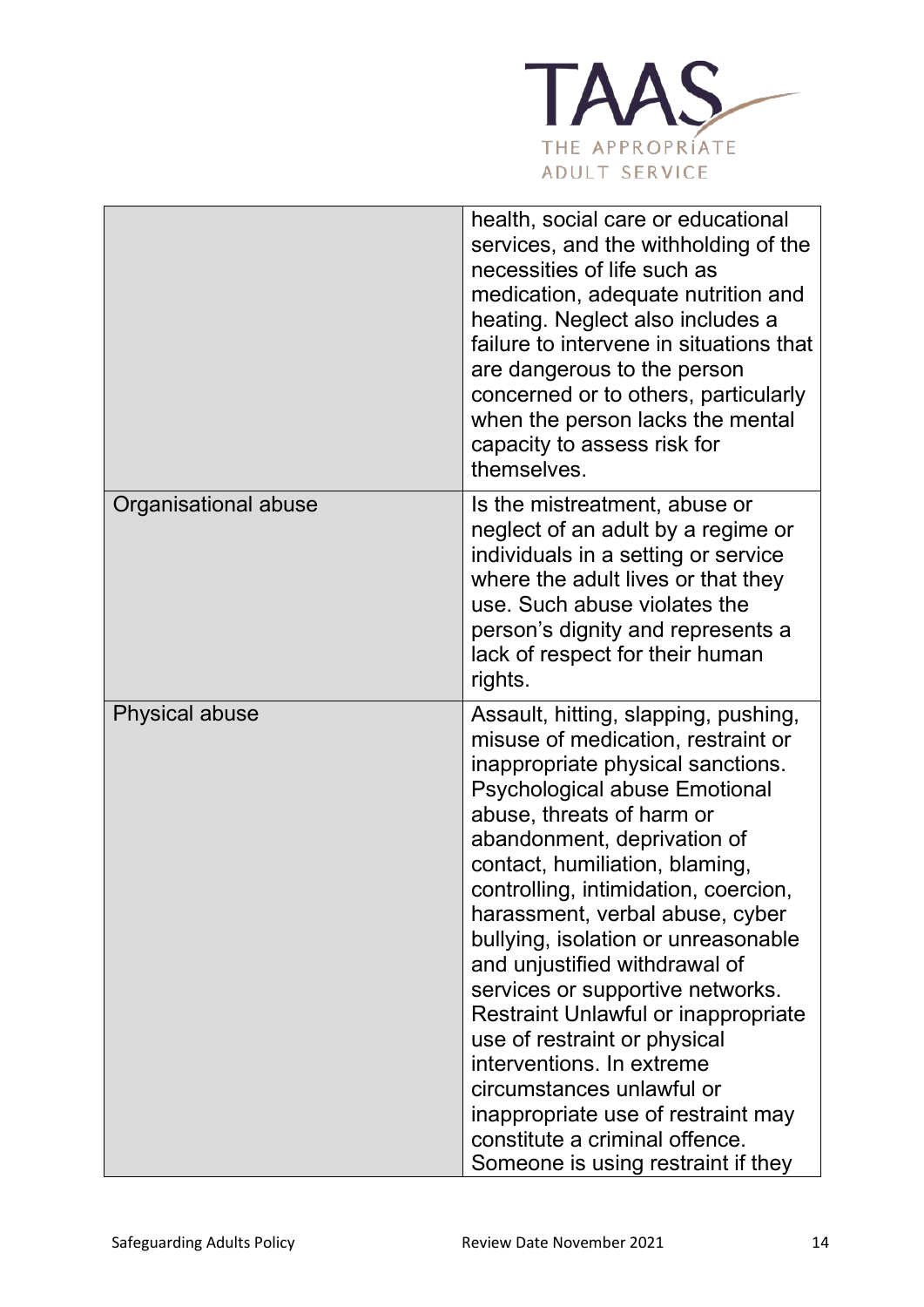

|                | use force, or threaten to use force,<br>to make someone do something<br>they are resisting, or where an<br>adult's freedom of movement is<br>restricted, whether they are<br>resisting or not. Restraint covers a<br>wide range of actions. It includes<br>the use of active or passive means<br>to ensure that the person<br>concerned does something, or<br>does not do something they want<br>to do, for example, the use of key<br>pads to prevent people from going<br>where they want from a closed<br>environment.                                                                                                                                                        |
|----------------|----------------------------------------------------------------------------------------------------------------------------------------------------------------------------------------------------------------------------------------------------------------------------------------------------------------------------------------------------------------------------------------------------------------------------------------------------------------------------------------------------------------------------------------------------------------------------------------------------------------------------------------------------------------------------------|
| Radicalisation | Radicalisation is comparable to<br>other forms of exploitation, such as<br>grooming and Child Sexual<br>Exploitation. The aim of<br>radicalisation is to attract people to<br>their reasoning, inspire new<br>recruits and embed their extreme<br>views and persuade vulnerable<br>individuals of the legitimacy of their<br>cause. This may be direct through<br>a relationship, or through social<br>media. There are a number of<br>factors that may make the<br>individual susceptible to<br>exploitation by violent extremists.<br>None of these factors should be<br>considered in isolation but in<br>conjunction with the particular<br>circumstances of the individual. |
| Sexual abuse   | Rape, indecent exposure, sexual<br>harassment, inappropriate looking<br>or touching, sexual teasing or<br>innuendo, sexual photography,                                                                                                                                                                                                                                                                                                                                                                                                                                                                                                                                          |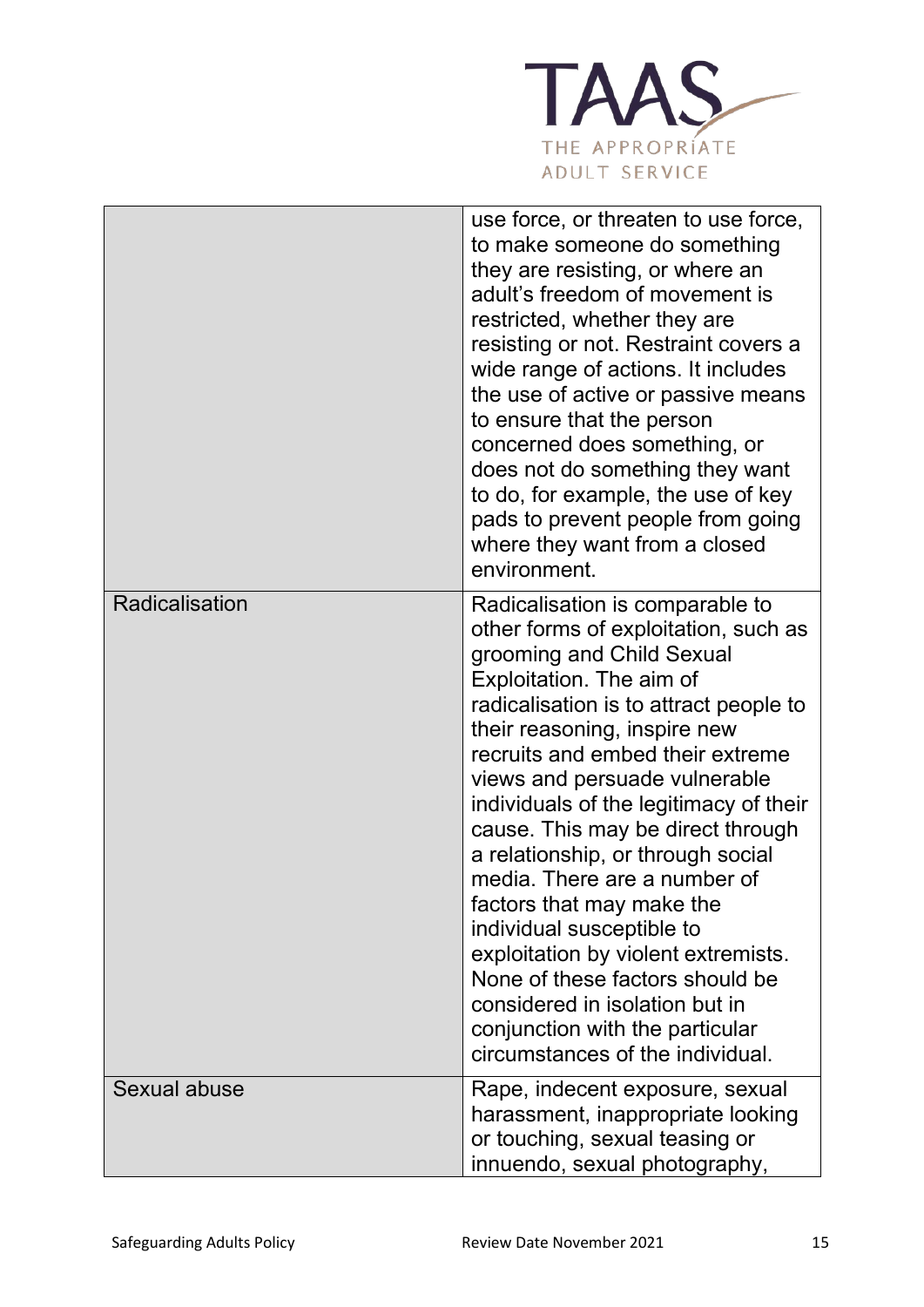

| subjection to pornography or       |
|------------------------------------|
| witnessing sexual acts, indecent   |
| exposure and sexual assault or     |
| sexual acts to which the adult has |
| not consented or was pressured     |
| into consenting.                   |
|                                    |

Abuse may be carried out deliberately or unknowingly. Abuse may be a single act or repeated acts.

People who behave abusively come from all backgrounds and walks of life. They may be doctors, nurses, social workers, advocates, staff members, volunteers or others in a position of trust. They may also be relatives, friends, neighbours or people who use the same services as the person experiencing abuse.

### **4. Designated Named Person for safeguarding adults**

TAAS has an appointed individual who is responsible for dealing with any Safeguarding Adults concerns. In their absence, a deputy will be available for workers to consult with. The Designated Named Person(s) for Safeguarding Adults within TAAS is:

Alex Hawkins Work Telephone number: 07779574927 Name of deputy person: Karen Harding Work telephone number: 07483 973676

#### **Should either of these named people be unavailable then management, staff or volunteers should contact The Emergency On Call Manager.**

The roles and responsibilities of the named person(s) are:

• to ensure that all staff including volunteers and trustees are aware of what they should do and who they should go to if they have concerns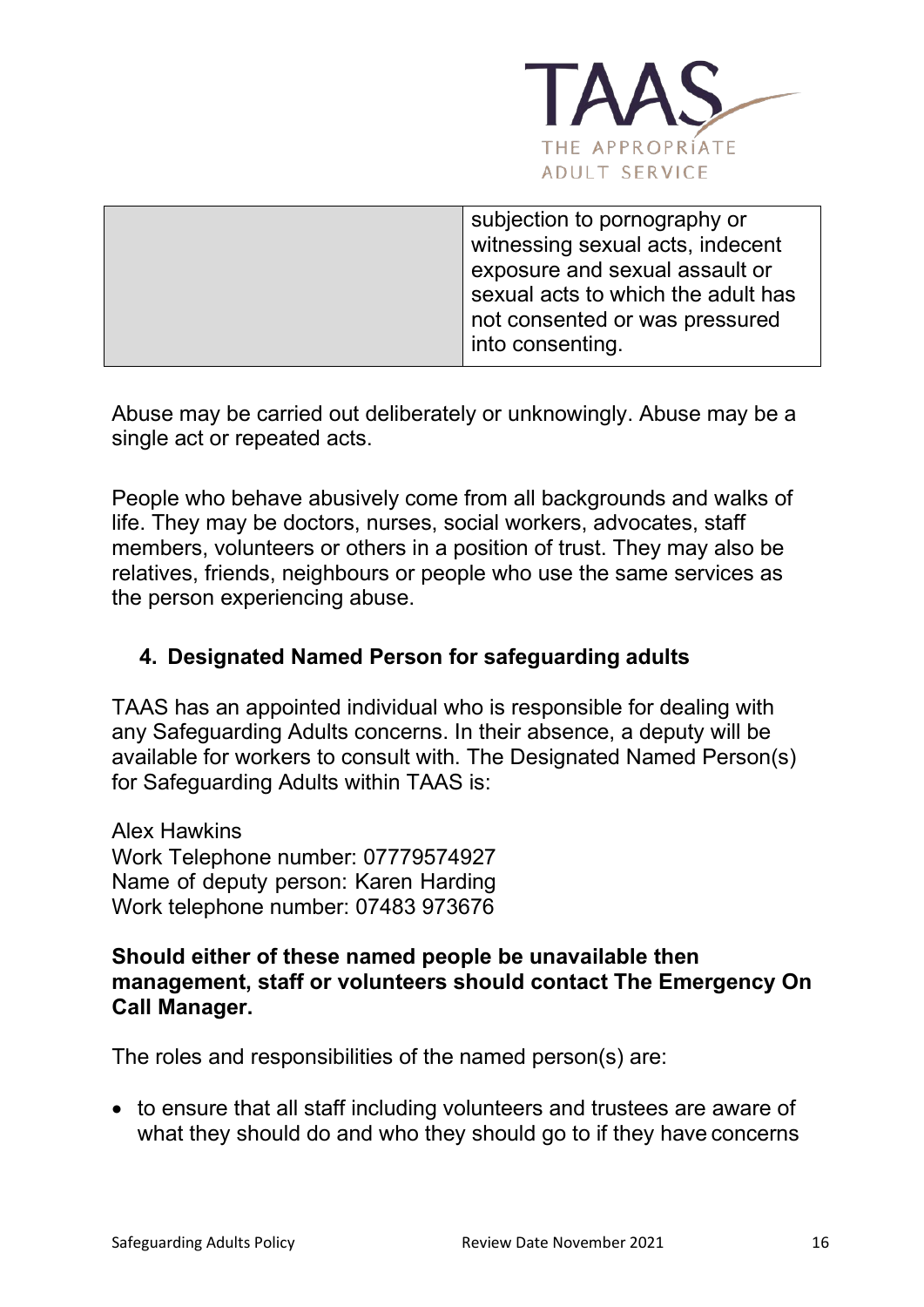

that a vulnerable adult may be experiencing, or has experienced abuse or neglect.

- to ensure that concerns are acted on, clearly recorded and referred to an Adult Social Care Direct team or to the allocated social worker/care manager where necessary.
- to follow up any referrals and ensure the issues have been addressed.
- consider any recommendations from the Safeguarding Adults process
- to reinforce the utmost need for confidentiality and to ensure that staff and volunteers are adhering to good practice with regard to confidentiality and security. This is because it is around the time that a person starts to challenge abuse that the risks of increasing intensity of abuse are greatest.
- to ensure that staff and volunteers working directly with service users who have experienced abuse, or who are experiencing abuse, are well supported and receive appropriate supervision.
- if appropriate staff or volunteers will be given support and afforded protection if necessary under the Public Interest Disclosure Act 1998: they will be dealt with in a fair and equitable manner and they will be kept informed of any action that has been taken and it's outcome

### **5. Responding to people who have experienced or are experiencing abuse**

TAAS recognises that it has a duty to act on reports, or suspicions of abuse or neglect. It also acknowledges that taking action in cases of adult abuse is never easy.

How to respond if you receive an allegation:

- Reassure the person concerned
- Listen to what they are saying
- Record what you have been told/witnessed as soon as possible
- Remain calm and do not show shock or disbelief
- Tell them that the information will be treated seriously
- Don't start to investigate or ask detailed or probing questions
- Don't promise to keep it a secret

If you witness abuse or abuse has just taken place the priorities will be: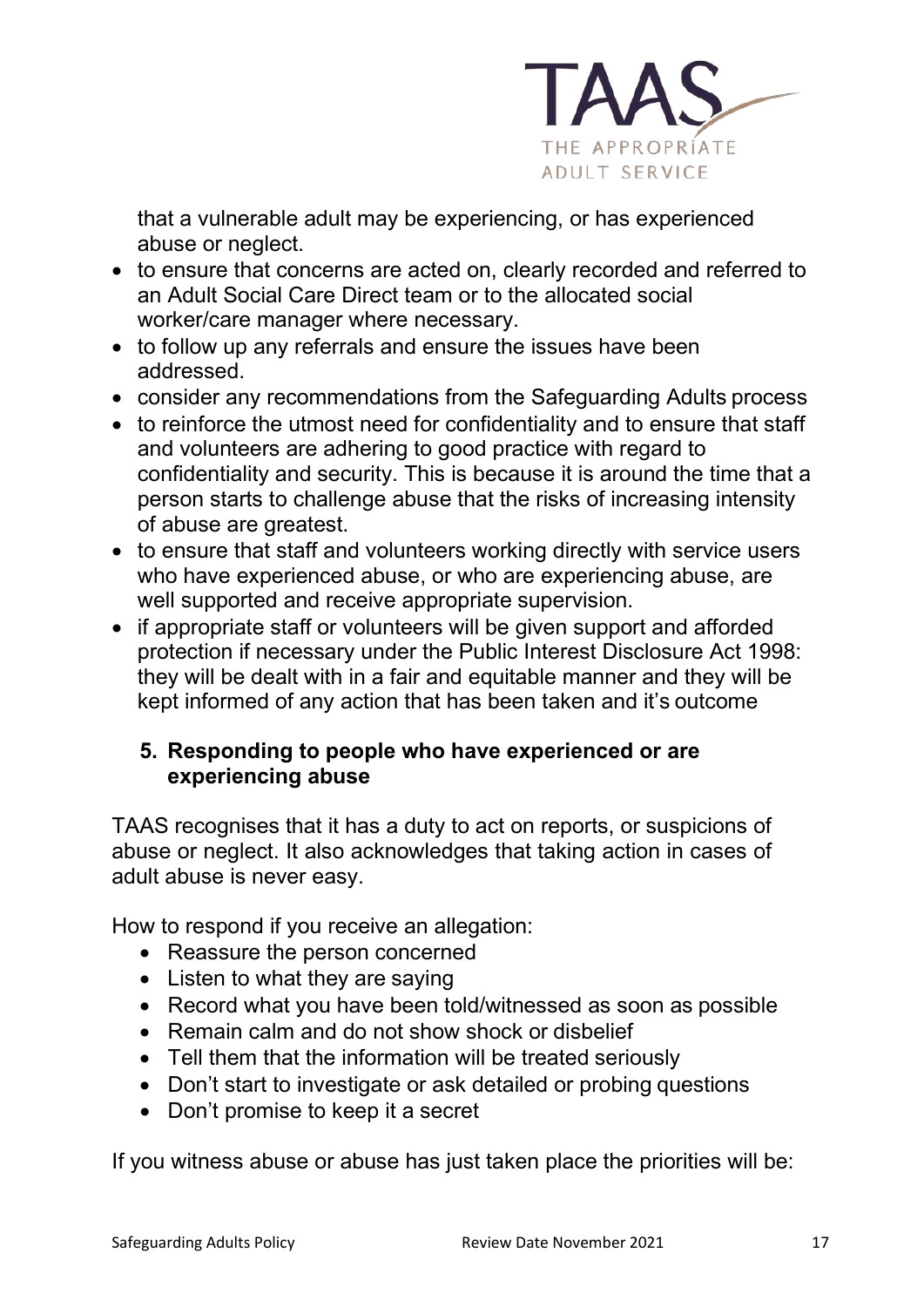

- To call an ambulance if required
- To call the police if a crime has been committed
- To preserve evidence
- To keep yourself, staff, volunteers and service users safe
- To inform the Designated Named Person in your organisation
- To record what happened in the Safeguarding file at Head Office.

All situations of abuse or alleged abuse will be discussed with the Designated Named Person or their deputy. If a member of the management committee, a trustee, staff member or volunteer feels unable to raise this concern with the Designated Named Person or their deputy then concerns can be raised directly with Adult Social Care Direct. The alleged victim will be told that this will happen. This stage is called the alert.

If it is appropriate and there is consent from the individual, or there is a good reason to override consent, such as risk to others, a referral (alert) will be made to Adult Social Care Direct team.

If the individual experiencing abuse does not have capacity to consent a referral will be made without that person's consent, in their best interests.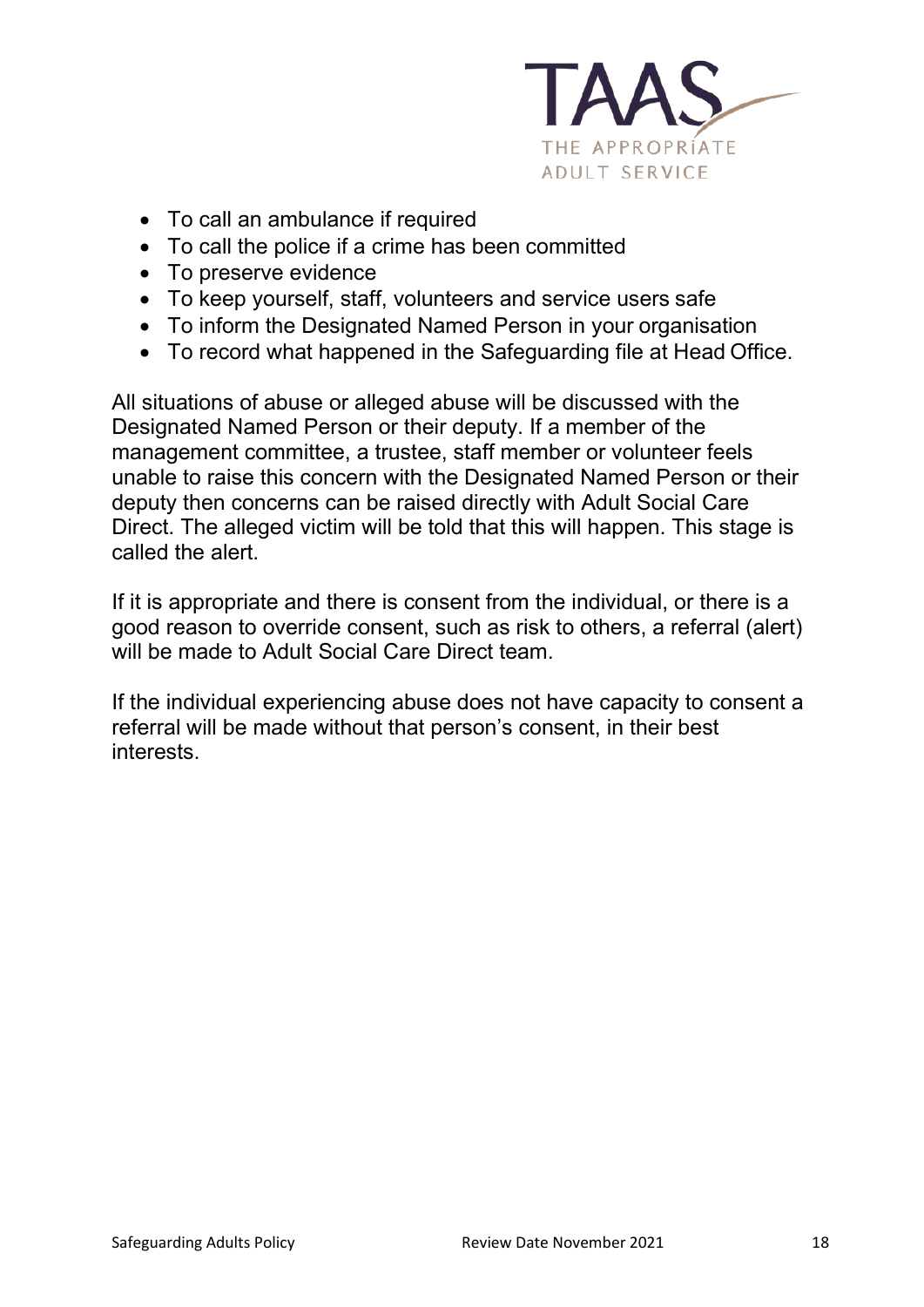

The Designated Named Person may take advice at the above stage from Adult Social Care Direct and/or the Safeguarding Adults Unit and/or other advice giving organisations such as Police.

# **Raising a Safeguarding Adults Alert**

All safeguarding adults alerts (referrals) should be made by telephone to the relevant Adult Social Care Direct Team.

You should ask to make a safeguarding adults alert.



A Safeguarding Adults Manager (a Team Manager from Adult and Culture Services) will then decide if the safeguarding process should be instigated or if other support/services are appropriate. Feedback will be given to the person who raised the safeguarding adults alert.

If the Safeguarding Adults Manager decides the safeguarding process needs to be instigated this will then lead to the implementation of the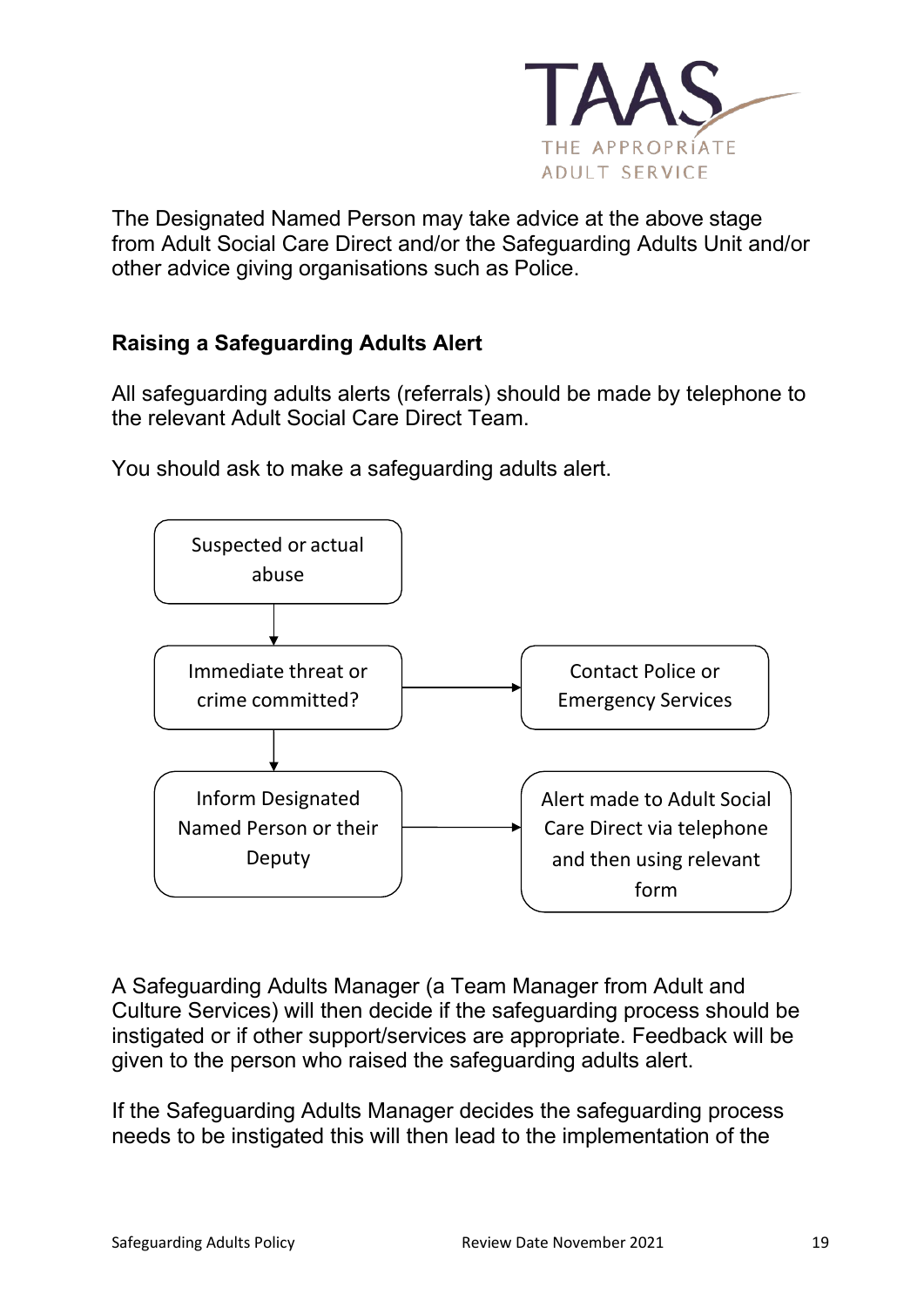

next stages of the Safeguarding Adults Board Multi-Agency Policy and Procedures.

The Designated Named Person will have an overview of this process so they can explain it to the person concerned and offer all relevant support to the person and process. This could be practical support e.g. providing a venue, or information and reports and emotional support.

Information should be provided to the individual. This could be about other sources of help or information that could enable them to decide what to do about their experience, enable them to recover from their experience and enable them to seek justice.

#### **6. Managing allegation made against member of staff or volunteer**

TAAS will ensure that any allegations made against members or member of staff will be dealt with swiftly.

Where a member of staff/volunteer is thought to have committed a criminal offence the police will be informed. If a crime has been witnessed the police should be contacted immediately.

The safety of the individual(s) concerned is paramount. A risk assessment must be undertaken immediately to assess the level of risk to all service users posed by the alleged perpetrator. This will include whether it is safe for them to continue in their role or any other role within the service whilst the investigation is undertaken.

The Designated Named Person will liaise with Adult Social Care Direct to discuss the best course of action and to ensure that the TAAS's disciplinary procedures are coordinated with any other enquiries taking place as part of the ongoing management of the allegation.

TAAS has a whistle blowing policy and staff are aware of this policy. Staff will be supported to use this policy.